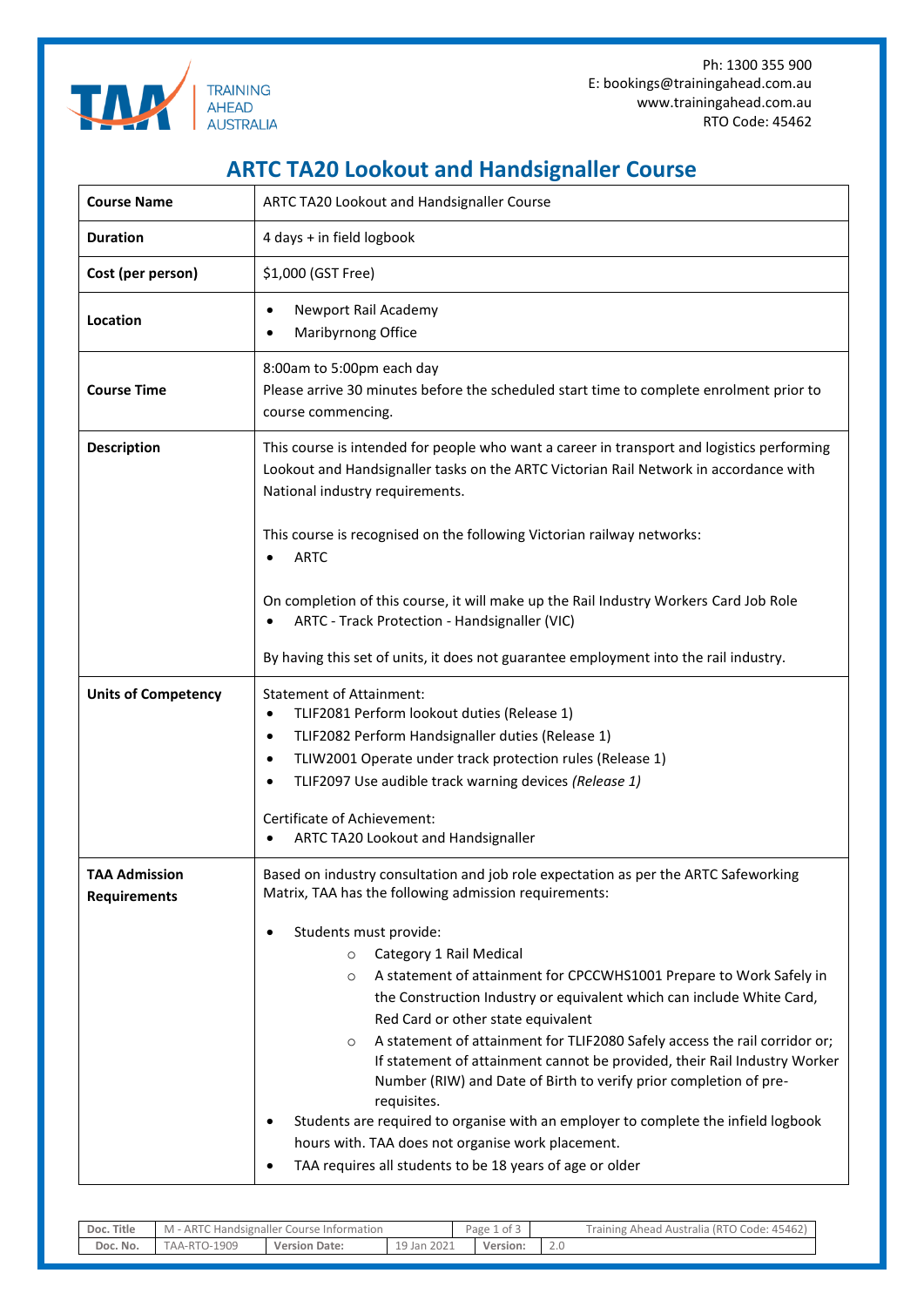

Ph: 1300 355 900 E: bookings@trainingahead.com.au www.trainingahead.com.au RTO Code: 45462

| <b>TAA Administration</b><br><b>Requirements</b><br><b>What to Bring and Wear</b> | The practical will be completed in a simulated rail corridor and full PPE will be<br>required. The following PPE is a mandatory requirement:<br>Work boots - ankle supportive, steel capped and lace up<br>$\bullet$<br>Long pants<br>Long sleeve high visibility shirt or high visibility vest<br>Eye protection - safety glasses<br>Hard hat<br>$\bullet$<br>Safety gloves<br>Face mask (COVID19 Requirement)<br>If PPE is not provided, it can be purchased from the Training Ahead office for \$40<br>(This includes a hard hat, vest, gloves, safety glasses and a face mask)<br>Example of required PPE below: |  |  |  |
|-----------------------------------------------------------------------------------|----------------------------------------------------------------------------------------------------------------------------------------------------------------------------------------------------------------------------------------------------------------------------------------------------------------------------------------------------------------------------------------------------------------------------------------------------------------------------------------------------------------------------------------------------------------------------------------------------------------------|--|--|--|
| <b>Pre-Requisites</b>                                                             | No pre-requisites as per training.gov                                                                                                                                                                                                                                                                                                                                                                                                                                                                                                                                                                                |  |  |  |
| <b>Course Entry Requirements</b>                                                  | No entry requirements as per training.gov                                                                                                                                                                                                                                                                                                                                                                                                                                                                                                                                                                            |  |  |  |
| <b>Assessment Type</b>                                                            | Theory, practical assessment and infield logbook hours                                                                                                                                                                                                                                                                                                                                                                                                                                                                                                                                                               |  |  |  |
| <b>Delivery Method</b>                                                            | Classroom based (face to face) training                                                                                                                                                                                                                                                                                                                                                                                                                                                                                                                                                                              |  |  |  |
| <b>ID To Bring</b>                                                                | You are required to bring photo ID, ideally, one of the following two types:<br>Australian Drivers Licence<br>Passport                                                                                                                                                                                                                                                                                                                                                                                                                                                                                               |  |  |  |
| <b>Nationally Accredited</b><br><b>Training</b>                                   | Yes, it is delivered by Aakira Pty Ltd trading as Training Ahead Australia<br>(RTO Code: 45462)                                                                                                                                                                                                                                                                                                                                                                                                                                                                                                                      |  |  |  |
| <b>Course Expires After</b>                                                       | The units of competency do not expire however the ARTC Certificate of Achievement<br>expire every 2 years. Recertifications can be completed through Training Ahead<br>Australia.                                                                                                                                                                                                                                                                                                                                                                                                                                    |  |  |  |

| Doc. Title | I - ARTC Handsignaller Course Information<br>M |                      |             | $\sim$<br>Page 2 of 5 | Training Ahead Australia (RTO Code: 45462) |
|------------|------------------------------------------------|----------------------|-------------|-----------------------|--------------------------------------------|
| Doc. No.   | <b>FAA-RTO-1909</b>                            | <b>Version Date:</b> | 19 Jan 2021 | Version:              | Z.U                                        |